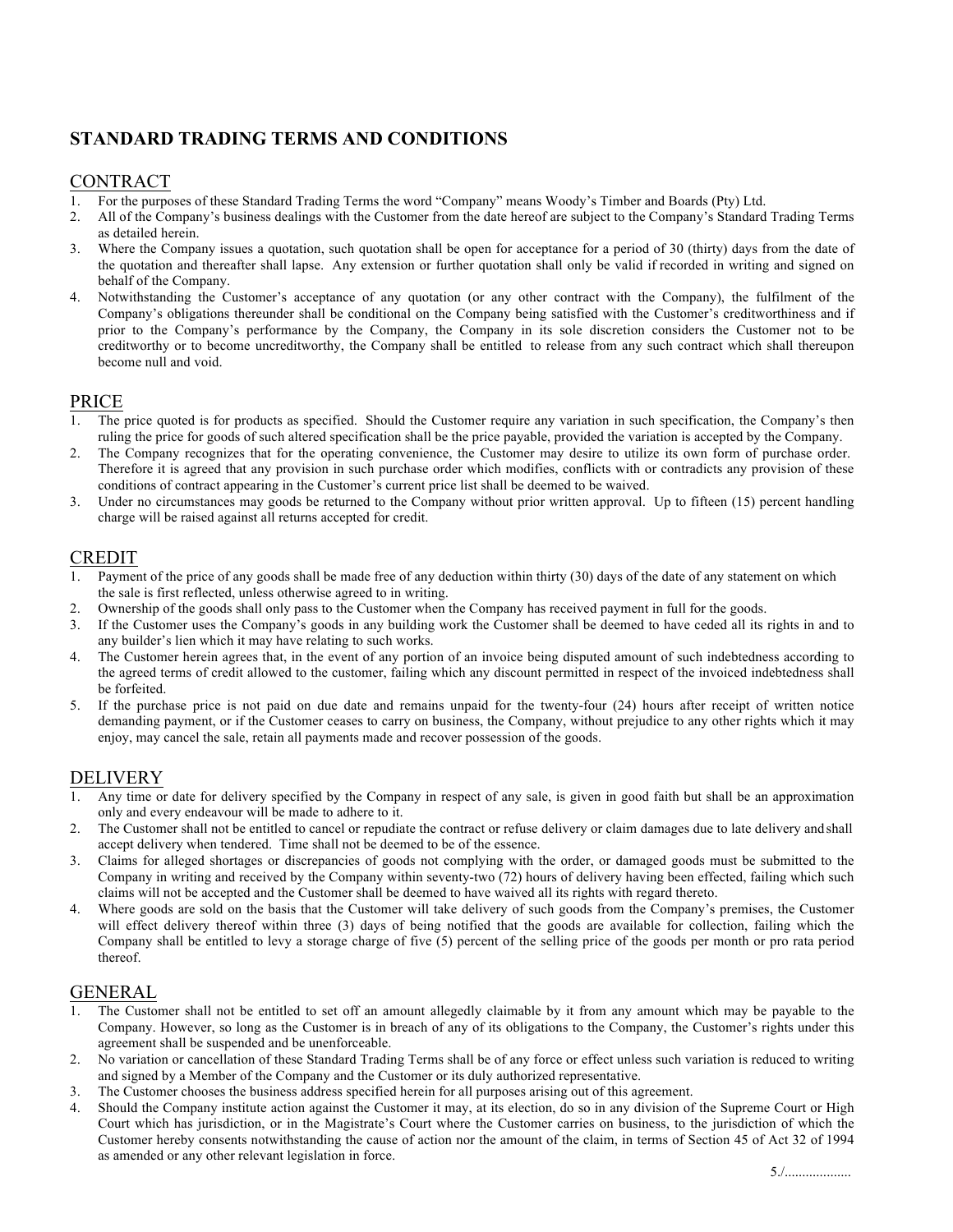- 5. A certificate issued under the hand of a Member of the Company shall be prima facie evidence of the amount due and owing by the Customer and such certificate shall be sufficient for purpose of summary judgement or provisional sentence or any other purpose.
- 6. In the event of the Company instituting action against the Customer as a result of the Customer's failure to comply with any of its obligations, the Customer shall be liable to pay costs on the attorney and client scale including collection commission.
- 7. No rights which the Customer may have or hereafter acquire against the Company by whatever means shall be capable of cession.
- 8. Interest shall become due and payable on all overdue accounts at a rate of up to two (2) percent per month from the due date and compounded monthly.
- 9. If payment in respect of any transaction becomes overdue, the purchase price for all other purchases made from the Company shall immediately become due and payable notwithstanding that the date for payment has not arrived.
- 10. Failure to object to any item appearing on any of the Company's statements of account within twenty-one (21) days of the date of such statement shall be deemed to be acceptance by the Customer that all amounts reflected in such account shall be in order and delivery of each and every item appearing on such statement shall be deemed correct and to have been received and the Customer shall be deemed to have waived any rights it may otherwise have had to dispute the correctness of such statement of account or non-delivery or short of any item reflected thereon.
- 11. Until as such time as the purchase price has been paid in full in respect of any purchase, ownership in and to all such goods shall remain vested in the Company which shall, in its sole discretion, be entitled to take possession of any such goods which have not been paid for and in respect of which payment is overdue, in which event a credit in respect of the goods so returned, being the price at which the goods were sold, shall be passed to the Customer. In the event of the Customer failing to make payment timeously of the amount due, the Company's representatives are hereby irrevocably authorized to enter upon the Customer's premises or any other premises where the Company's goods may be found and empowered to take possession of same.
- 12. The Customer hereby agrees to notify the Company in writing within ten (10) days of any changes in ownership of its business, of any share transaction where the majority shareholding is affected.
- 13. In the event of any order being given to the Company on the Customer's official order form, the Customer shall be stopped from denying the validity of such order notwithstanding the fact that such order may have been given or signed by a person not authorized by the Customer.